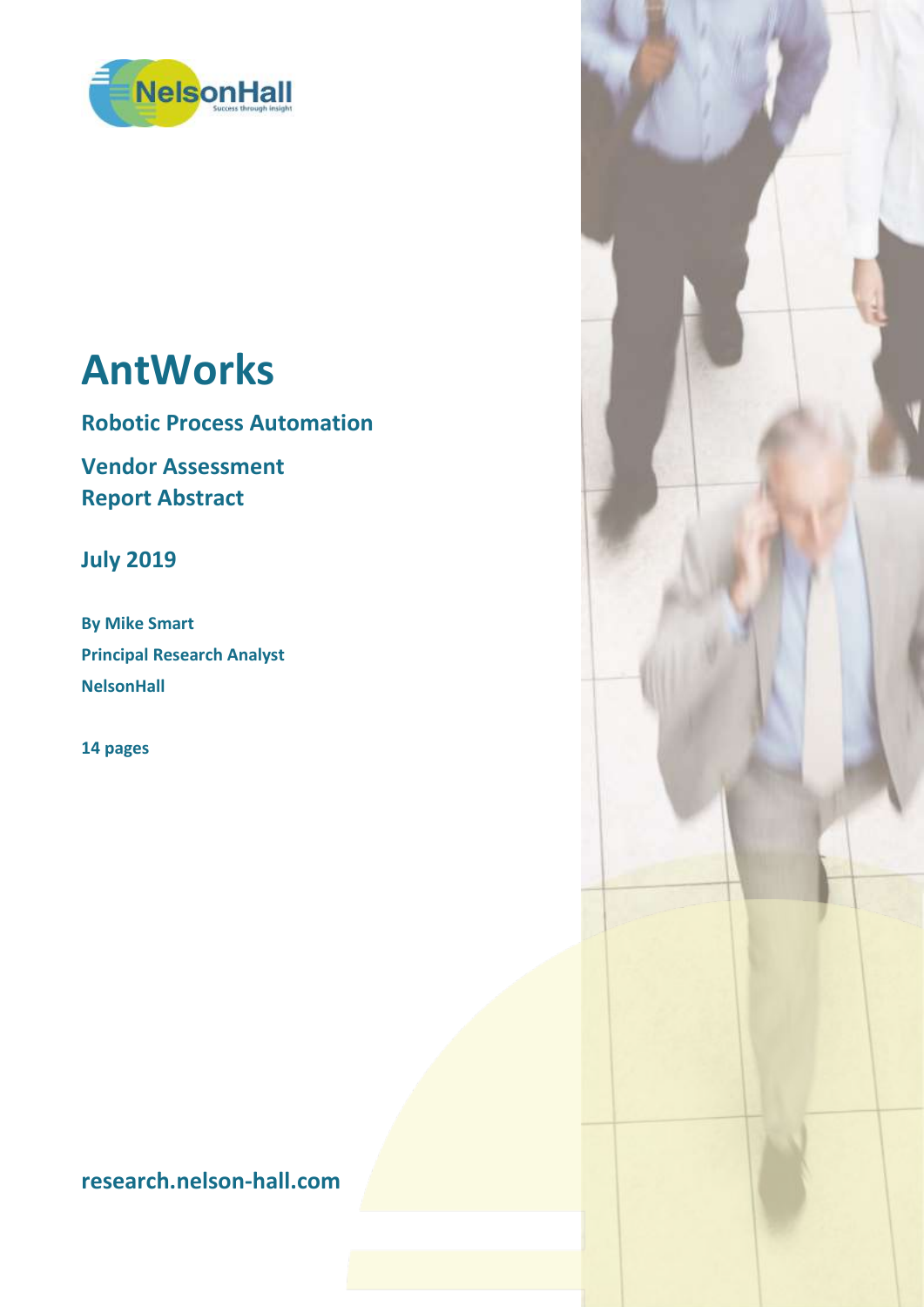



### **Who Is This Vendor Assessment For?**

NelsonHall's RPA and AI vendor assessment for AntWorks is a comprehensive assessment of AntWorks intelligent automation platform offering and capabilities, designed for:

- Sourcing managers investigating sourcing developments within RPA and intelligent automation
- Automation decision makers exploring the benefits and inhibitors of RPA as evidenced from the clients and vendor capability
- Vendor marketing, sales and business managers developing strategies to identify developments and target opportunities within managed service programs
- Financial analysts and investors specializing in, or covering, the RPA industry and suppliers.

## **Key Findings & Highlights**

AntWorks' strategy is based on developing a full stack integrated automation platform, built for modular consumption, and the company's focus in 2019 is on:

- BOT productivity, defined as data curation plus intelligent RPA
- Verticalization.

In particular, AntWorks is trying to dispel the idea that Intelligent Automation needs to consist of separate products from separate vendors across process mining, machine vision/OCR, RPA, and AI in the form of ML/NLP, and show that AntWorks can offer a single, though modular, "automation" across these areas end-to-end.

AntWorks is positioning to compete against the established RPA vendors with a combination of intelligent data curation, cognitive bots, and intelligent real-time digital workforce management. In particular, AntWorks is looking to differentiate at each stage of the RPA lifecycle, encompassing:

- Design, process listener and discoverer
- Development, aiming to move towards low-code/no-code business user empowerment
- Operation, including self-learning and self-healing in terms of exception handling to become more adaptive to the environment
- Maintenance, incorporating code standardization into pre-built components
- Management, based on "central intelligent digital workforce management.